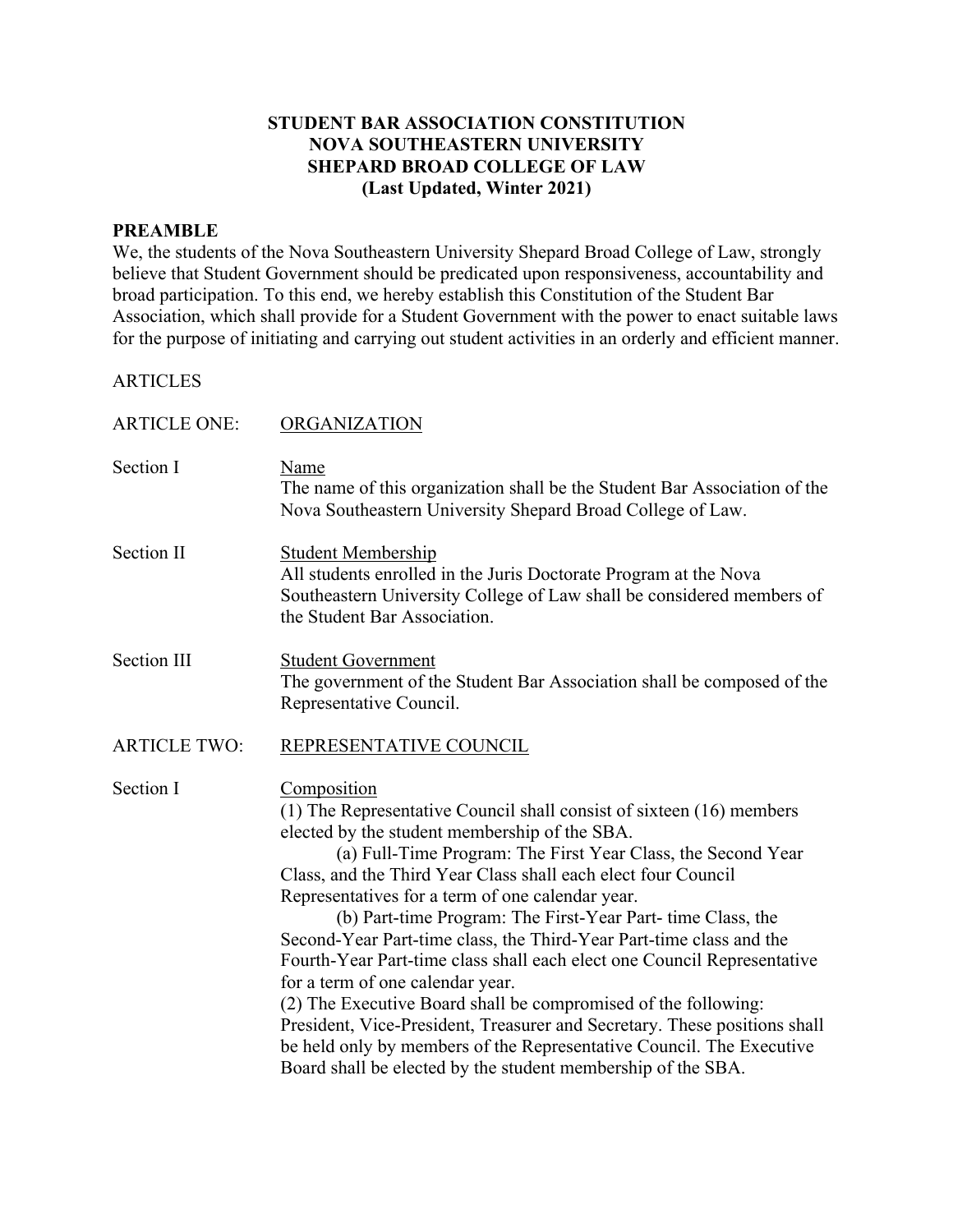(3) The election of the Representative Council Members shall be held first. The election for Executive Board positions shall follow within two weeks after the results of the Representative Council election are posted.

#### Section II Executive Powers

(1) General Powers. All executive powers of the Student Bar Association shall be vested in the Executive Board. An Executive Board Member may only run if he or she can serve the entire academic year and is available to attend all meetings, contact the students via email or by phone and is able to attend other law school functions. Therefore, if the candidate is participating in a clinic out of the area, then he/she may not run for an Executive Board position. Clinic Placements considered out of the area include those located outside of Miami-Dade, Palm Beach, and Broward counties. If this clause is violated under any circumstance, resignation will be necessary and resignation will mean a forfeiture of award and no recognition of service.

(2) President. The President shall serve as chief executive officer of the SBA for the entire academic year for which he or she was elected. The President shall preside over meetings of the Representative Council. The President shall oversee and coordinate the activities of the Representative Council so as to ensure that the Representative Council will function effectively. The President shall be empowered to appoint chairpersons of ad hoc committees. All appointments are subject to the advice and majority consent of the Executive Board. The President shall represent the Student Bar Association at all the College of Law Faculty meetings. The President shall sign, in conjunction with the Treasurer, all disbursements and shall follow the procedures set forth in the Student Activity Fee Manual. The President shall call special sessions or for emergency vote of the Representative Council when emergency action is necessary, giving at least twenty-four (24) hour notice to all representatives. The Secretary shall record the vote results in the minutes of the subsequent meeting of the President's motion and vote taken. The President shall have the power to issue executive orders on all matters not before the Council, on an emergency basis. The President shall have the power to delegate any power granted to him/her pursuant to the Constitution. (3) Vice-President. The Vice-President shall, in the event of the President's temporary absence, become the Acting President during that absence, assuming all duties and responsibilities therein. The Vice-President must assist the President in fulfilling his/her duties. The Vice-

President shall be elected for the entire academic school year. The Vice-President shall oversee all SBA committees. The Vice-President shall also represent the SBA at all the Law Center Faculty meetings, in the President's absence. The Vice-President shall carryout all other duties delegated to him or her by the President. In the event of the President's permanent absence, the Vice-President shall succeed to the office of President and assume all duties and responsibilities therein.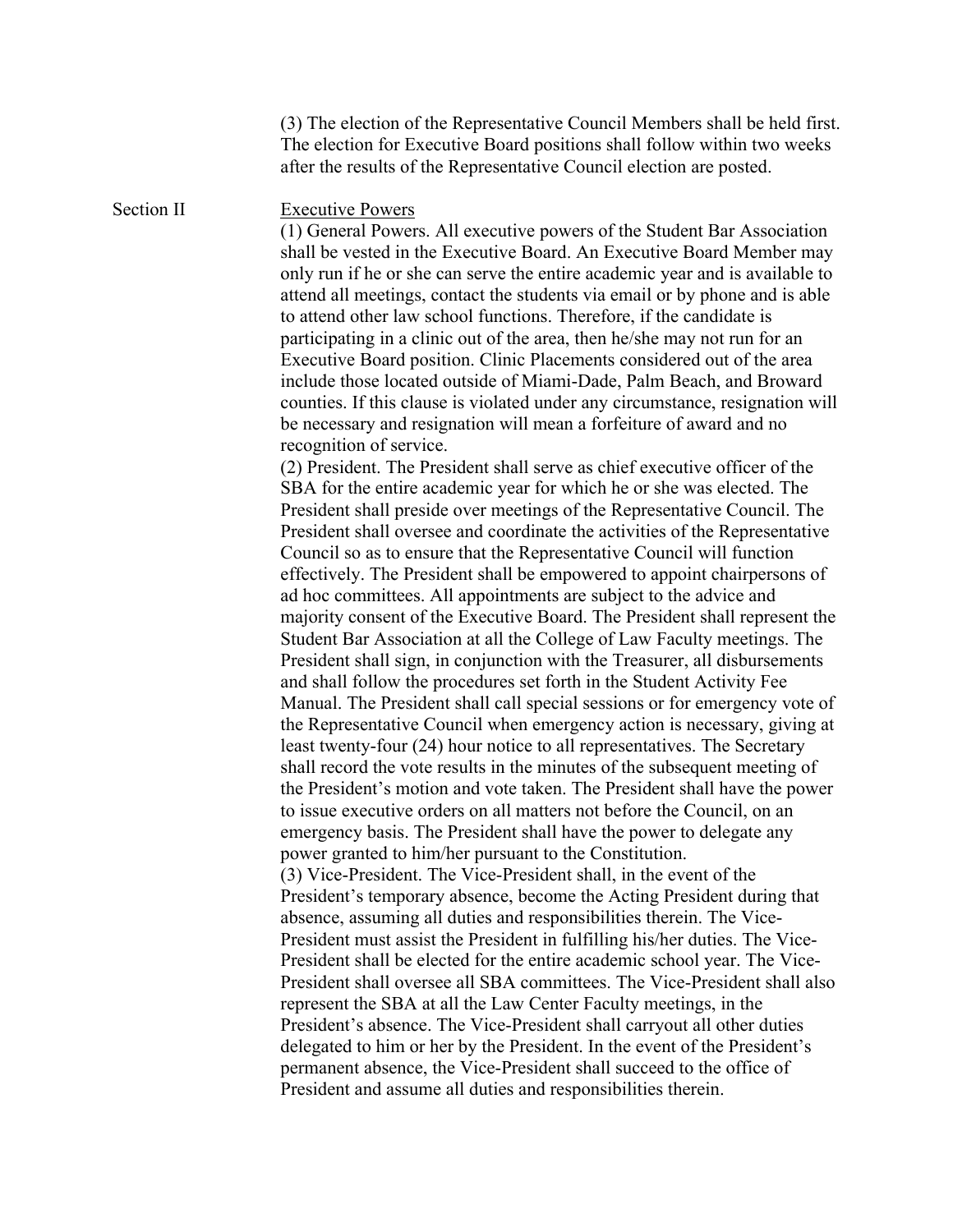(4) Treasurer. The Treasurer shall have fiscal responsibility of the Student Bar Association. He or She shall manage the Student Activity Fund, propose the Student Bar Association Budgets, and sign, in conjunction with the President, all disbursements. The treasurer needs to maintain a accurate reflection of the SBA funds throughout the entire year and shall disperse the monthly student organization accounts received by the Student Activity Fee Office. The Treasurer shall be elected for the entire NSU Law Center academic school year. (5) Secretary. The Secretary shall keep all SBA records, including records of all action, laws and the minutes of the Representative Council. The Secretary shall post the minutes of all meetings within two school days as well as the announcements and agendas of such meetings. The Secretary shall be elected for the entire academic school year. The Secretary shall provide each new member and officer of the Representative Council with a copy of the Constitution of the Student Bar Association. Section III Fiscal Powers (1) The Treasurer shall draft and publish to all student organizations and the Council, his or her procedures for organizations to apply for funding. Approval by the Executive Board of the procedures deems the procedures enforceable by the Council. In preparing each semester's SBA budget, the Treasurer shall reserve adequate funds to ensure all student organizations receive SBA funding. (2) Student Activity Fund. All student organization moneys shall comprise the Student Activity Fund. The Treasurer shall propose a budget each semester, no less than fourteen days from the start of that semester, and the Representative Council shall act upon the Treasurer's proposal with in thirty days from the start of the semester. (3) Administrative Fund. In the event that the SBA Council is receives disbursements of the Administrative Fund, the Treasurer shall reserve adequate funds to ensure that all student organizations have the opportunity to request access to the Administrative funding. The procedure for disbursement of these funds shall the same procedures outlined for disbursements from the Student Activity Fund. (4) Student Organizations may submit a funding SBA Budget request from once per semester by presenting a written request prior to The SBA Budget Meeting of the Representative Council, subject to the Treasurer's guidelines. The Treasurer shall make a recommendation, and the Representative Council shall approve, deny, or amend the Treasurer's recommendation. Student Organizations may seek additional funding throughout the year by submitting a written proposal to the treasurer and/or requesting to attend an SBA meeting. SBA Organizations granted funding shall submit a report and receipts to the University's Accounting Office verifying the disbursement of funds within one month after the event for which funds were requested. Organizations failing to submit its reports and receipts shall be subject to the Treasurer's funding procedures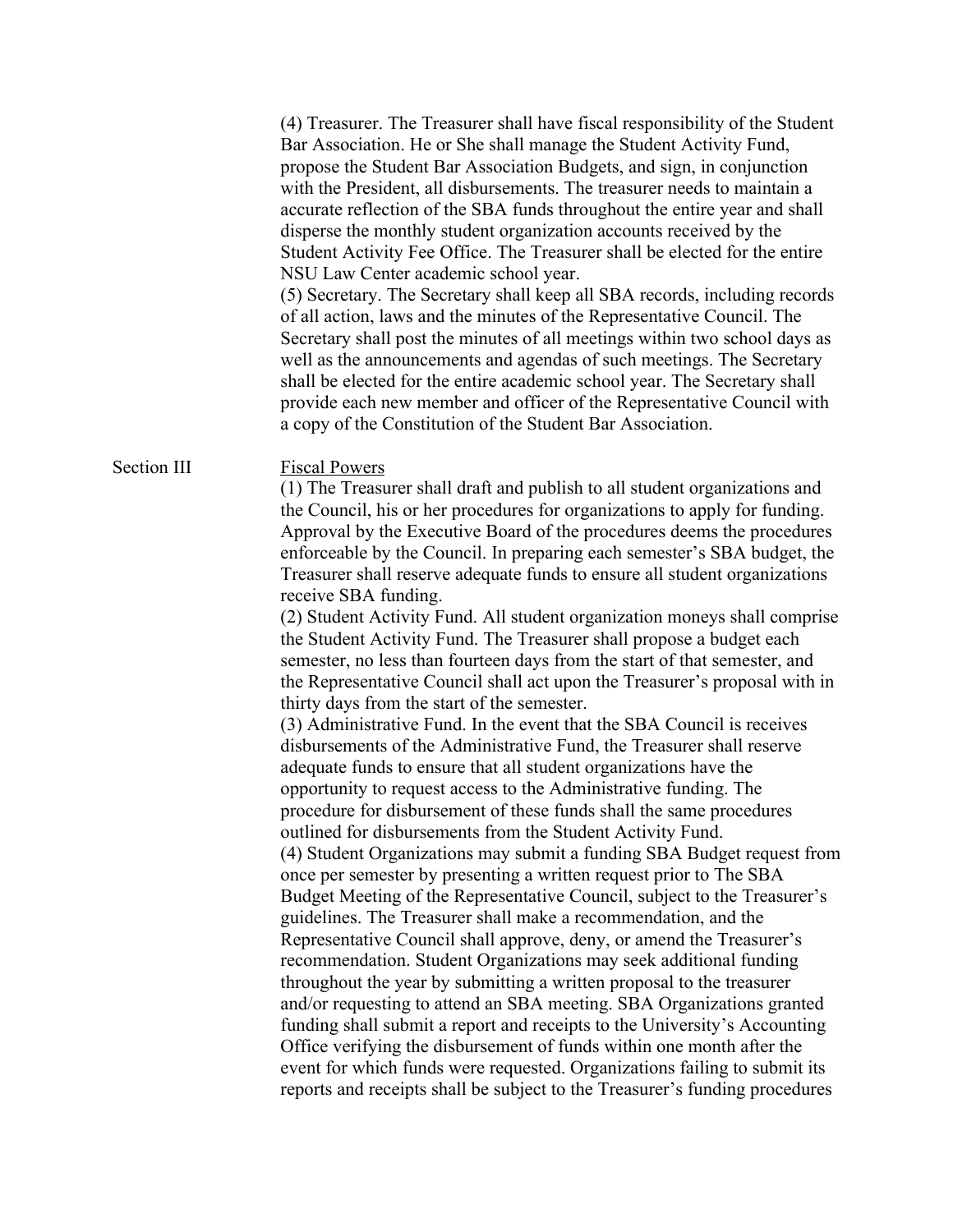|                       | (5) Emergency funding requests may be approved by a majority vote of<br>the Representative Council taken by electronic mail polling of the<br>Representatives. In the event that an organization must make an<br>emergency funding request for an event, the organization must contact the<br>treasurer and submit a detailed explanation of the request. The Treasurer<br>within 48 hours of the request must notify the SBA Council of the request.<br>This shall open a 24-hour discussion period and the vote shall occur with<br>24 hours of the close of the discussion person. The Secretary shall record<br>the request and the vote in the minutes of the subsequent meeting of the<br>motion and vote taken via electronic mail.<br>(6) The Treasurer shall prepare a full accounting of all expenditures for the<br>Representative Council and the Law Center Administration at the end of<br>each semester, or on request with reasonable notice.                                                                                                                                                                                                                                                                                                                                                                                                                                                                                                                                              |
|-----------------------|------------------------------------------------------------------------------------------------------------------------------------------------------------------------------------------------------------------------------------------------------------------------------------------------------------------------------------------------------------------------------------------------------------------------------------------------------------------------------------------------------------------------------------------------------------------------------------------------------------------------------------------------------------------------------------------------------------------------------------------------------------------------------------------------------------------------------------------------------------------------------------------------------------------------------------------------------------------------------------------------------------------------------------------------------------------------------------------------------------------------------------------------------------------------------------------------------------------------------------------------------------------------------------------------------------------------------------------------------------------------------------------------------------------------------------------------------------------------------------------------------------|
| Section IV            | <b>Legislative Powers</b><br>(1) Introduction of Legislation. Council Representatives shall have the<br>power to introduce legislation. Any member of the Student Bar<br>Association may draft a proposal and present it to the Representative<br>Council for its consideration. The Representative Council is required to<br>approve, deny, or amend all submitted proposals.<br>(2) Council Representatives shall have the power to approve, deny, or<br>amend all legislative proposals before the Representative Council. A<br>quorum must be present at any meeting of the Representative Council and<br>a majority vote of those members present shall be required to enact<br>proposed legislation. Quorum shall be defined as fifty percent (50%) plus<br>one vote of the Representatives holding office. Vacant seats shall not be<br>considered to preclude formation of a quorum. The Representative<br>Council shall have the power to repeal any previously enacted law by a<br>majority vote.<br>(3) The Representative Council shall hold at least two regular meetings<br>per month during any month in which classes are in session for at least<br>three weeks; however, additional, special meetings may be held at the<br>request of the President. The President or the Representative Council may<br>invoke rules of Parliamentary Procedure at its discretion. All meetings of<br>the Representative Council are open to members of the Student Bar<br>Association and the Faculty. |
| <b>ARTICLE THREE:</b> | <b>STANDING COMMITTEES</b>                                                                                                                                                                                                                                                                                                                                                                                                                                                                                                                                                                                                                                                                                                                                                                                                                                                                                                                                                                                                                                                                                                                                                                                                                                                                                                                                                                                                                                                                                 |
| Section I             | Organization<br>(1) The Student Bar Association shall create standing committees<br>throughout the year. The Chairperson of the committees shall be Council<br>Representatives. The Chairperson shall be appointed by a majority vote of                                                                                                                                                                                                                                                                                                                                                                                                                                                                                                                                                                                                                                                                                                                                                                                                                                                                                                                                                                                                                                                                                                                                                                                                                                                                   |

the Representative Council. The Chairpersons of each committee shall

solicit committee members from the student body at large.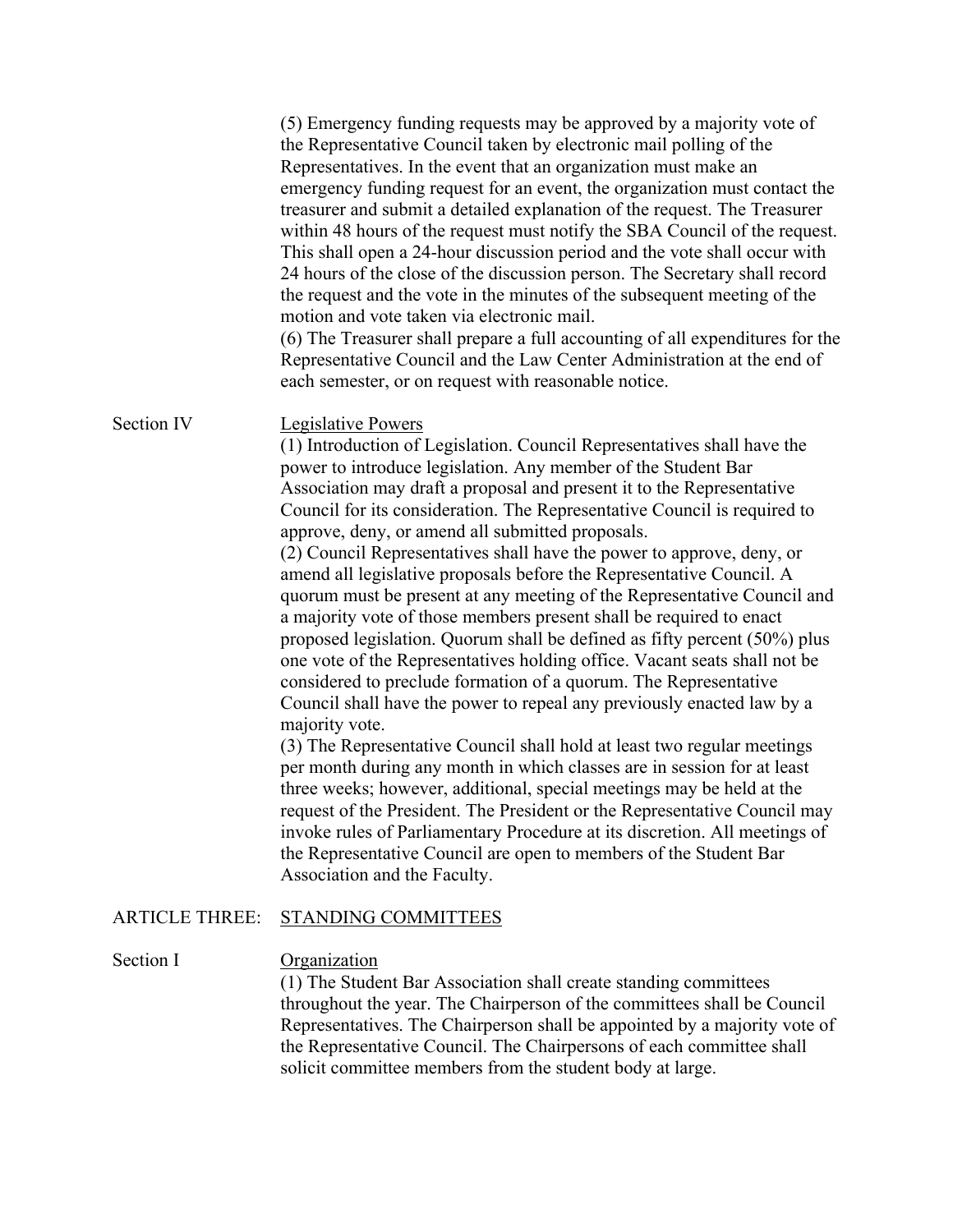(2) One Representative shall sit on each Faculty Committee, with another Student Bar Association member serving as an alternate in the Representative's absence. Representatives shall be appointed by the President, subject to the advice and consent of the Representative Council. The Representative shall report to the Representative Council at each meeting the matters discussed and/or decided by the Faculty Council. Section II Function The standing committees shall research and develop potential or pending legislation at the direction of the Representative Council. The Chairperson of each Committee shall report to the Representative Council on such undertakings. Legislation that has been enacted into law shall be implemented by the appropriate committee. This section shall not be applicable to the Constitution Committee.

### ARTICLE FIVE: CONSTITUTION

Section I Amendments

(1) Any member of the Student Bar Association may submit a proposal for an amendment to this Constitution. The member shall provide notice to the Council at least one week prior to the next scheduled SBA Council meeting. Discussion of such proposed amendments shall occur during an SBA meeting. After discussion of the proposed amendment the Council shall elect to either approve or reject the amendment by majority vote or elect to modify the proposed amendment.

- ARTICLE SIX: ELECTIONS
- Section I Eligibility of Voters All members of the Student Bar Association are eligible to vote for the officers of the Student Bar Association.
- Section II Eligibility of Candidates
	- (1) Academic Qualifications:
		- Each candidate shall be in good standing at the Law Center, maintaining a cumulative GPA of 2.6 or higher.
		- Members seeking to represent Executive Board positions must maintain a GPA of 2.85 or higher.
		- The Elections Committee is be responsible for enforcing this qualification during election periods.

(2) Petition. Each Day Division candidate must submit a petition to the Election Board bearing fifty (50) verified signatures of members of his/her respective class. Each Evening Division candidate must submit a petition to the Election Board bearing twenty-five (25) verified signatures of the members of his/her respective class.

(3) Candidacy for President. The Representative seeking the office of Student Bar Association President must serve two consecutive semesters as a Student Bar Association Representative.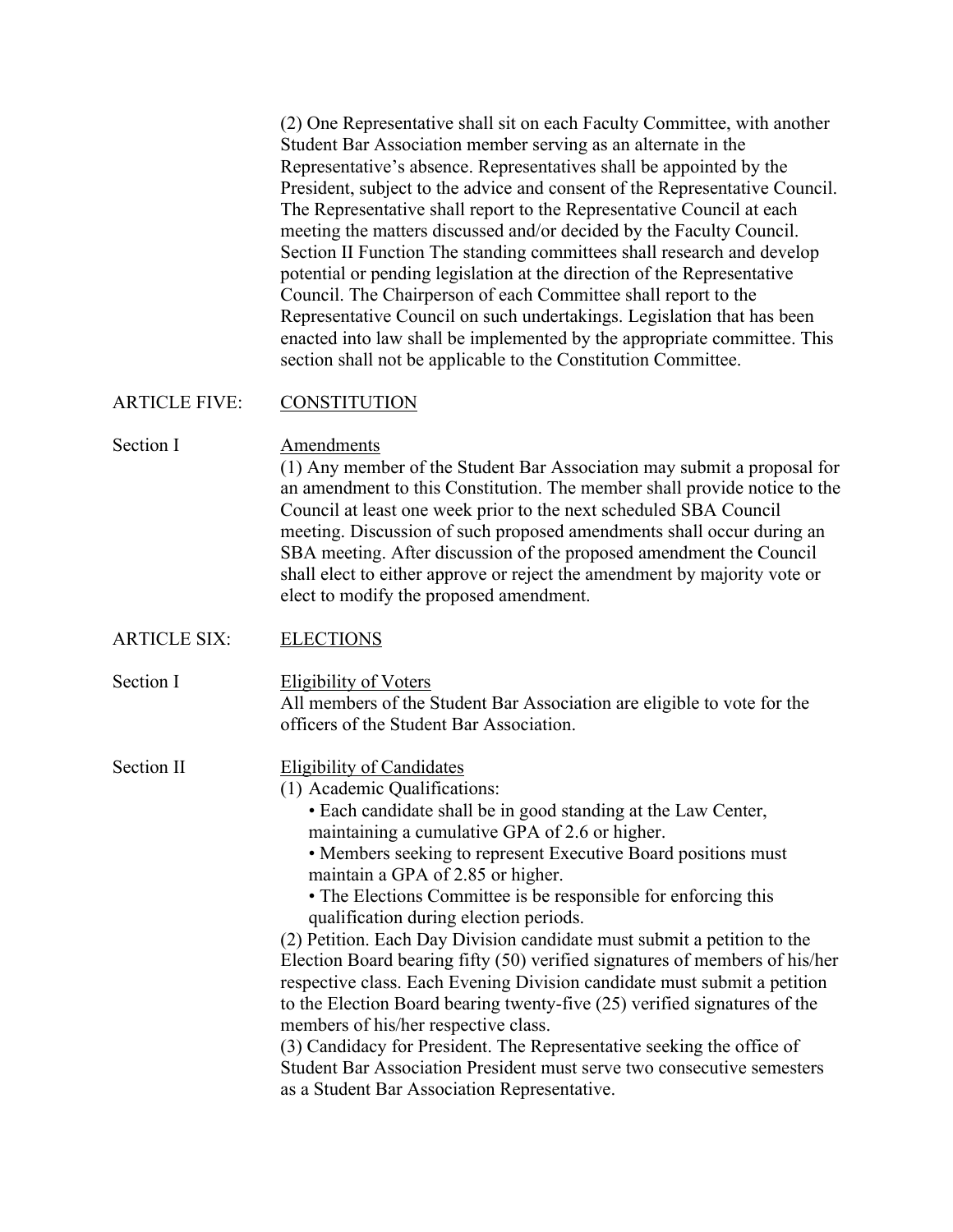(4) Candidacy for Vice President, Secretary and/or Treasurer. The Representative seeking the office of Student Bar Association Vice President, Secretary and/or Treasurer must serve one (1) semester as a Student Bar Association Representative. The semester need not constitute a full-term semester, but may constitute a partial term, beginning upon the official election of the candidate. In the event there are no interested candidates who have served as Student Bar Association Representatives, the Student Bar Association may seek interested members from the student body.

# ARTICLE SEVEN ELECTION COMMITTEE

Section I Election Committee Chairperson and Members (1) The President along with previous Election Committee Chairperson shall appoint the successor Election Committee Chairperson each year. The Election Committee will conduct the election and enforce both the election regulations and campaign procedures.

(2) The Election Committee will consist of a minimum of three (3) students but may not exceed five (5). The Committee must consist of disinterested representatives selected from the student body 1L class, 2L class, 3L class and the Part-time Program. Each class must be represented by at least one Election Committee representative, not including the Chairperson. SBA members are not eligible for these positions. Upper class SBA Representative elections shall take place during the Winter semester by April 1st. The Election Committee shall have final approval over the eligibility of all candidates for election.

(3) The Election Committee shall disqualify any candidate from the election whom they adjudge to be guilty of any infraction of the established rules and regulations. If a candidate is disqualified from the election, the candidate may, within 24 hours of notice of disqualification, appeal the disqualification to the Student Bar Association President. The President shall give notice of a special session to the Student Bar Association Council and the matter shall be decided by majority vote. (4) The Election Committee shall supervise the voting process to ensure honesty, integrity, and compliance with the established rules, regulations, and procedures.

(5) The Election results shall be posted within twenty-four hours of the completion of voting. The number of votes each candidate receives shall be available in the Student Bar Association office and available to individual members of the student body upon request. Posting may be delayed by the Election Board for the purpose of investigating any voting irregularities.

Section II Election Regulations (1) Elections shall be by secret ballot.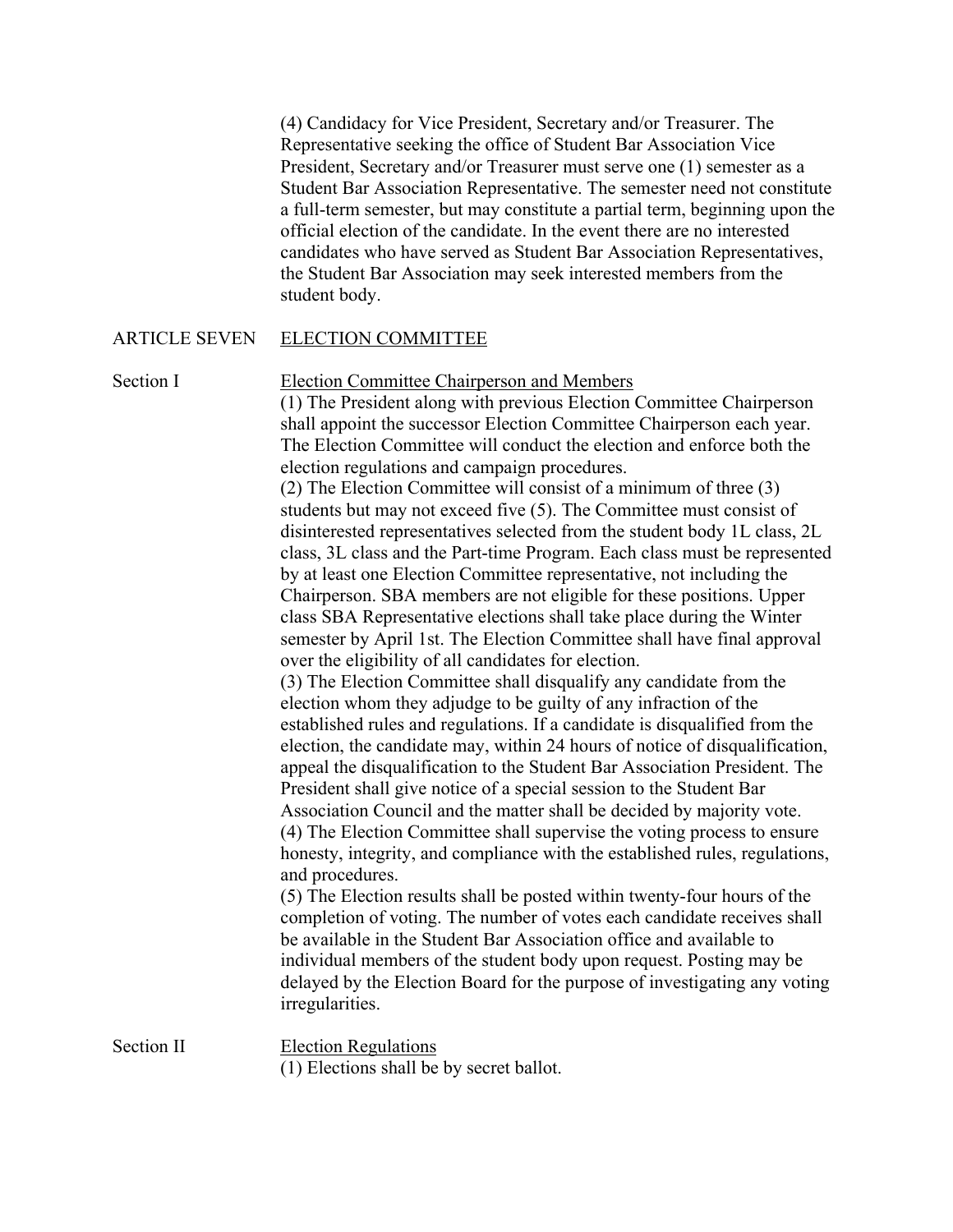(2) No Representative shall hold, at one time, more than one Student Bar Association executive office.

(3) Any ballot that contains more than one vote per candidate, more votes than allotted or a write-in vote shall be considered void.

(4) The election for Council Representatives from the First Year Class shall be held no later than the first month of the commencement of the school year.

(5) Elections for all other offices shall be held in April to elect Representatives and Academic Disciplinary Panel Representatives to serve for the next calendar year.

(6) If any member of the Student Bar Association should feel that an election was conducted in a prejudicial or unethical manner, he/she may submit his appeal in writing to the Student Bar Association President, who shall direct the matter to the Representative Council. The majority vote of the Representative Council shall be binding upon the outcome of any election.

(8) The records and ballots of any election must be kept for a period of thirty days unless an appeal has been filed in which case the records and ballots must be kept until the appeal is resolved.

(9) To be eligible for an elected position, candidates shall submit a written statement not to exceed two hundred and fifty (250) words to the Election Committee by a reasonably announced deadline established by the Election prior to the election. All statements shall be published by the Election to the members of the student body.

(10) Optional speeches by the candidates shall be heard by a reasonably announced deadline established by the Election prior to the date of the election.

(11) The Election Committee shall give notice of upcoming elections by a reasonably announced deadline established by the Election Committee prior to the election. The Election Committee shall communicate the election rules, regulations, and procedures prior to the election. (12) The methods of campaigning shall be regulated by the Election Committee; however, candidates shall not be permitted to post signs in the NSU Law Center. Campaigning regulations may be altered by a majority vote of the Election Committee.

#### ARTICLE EIGHT TERM OF OFFICE

Section I Installation, Term, and Resignation

(1) Installation: The officers elected in April shall be installed at the subsequent meeting of the Representative Council or by the end of the first week of May, whichever comes first. The officers elected in September shall be installed at the subsequent meeting of the Representative Council. (2) Term: The term of office shall be from the date of formal installation until the formal installation of successor officers as determined by paragraph 1 of this section.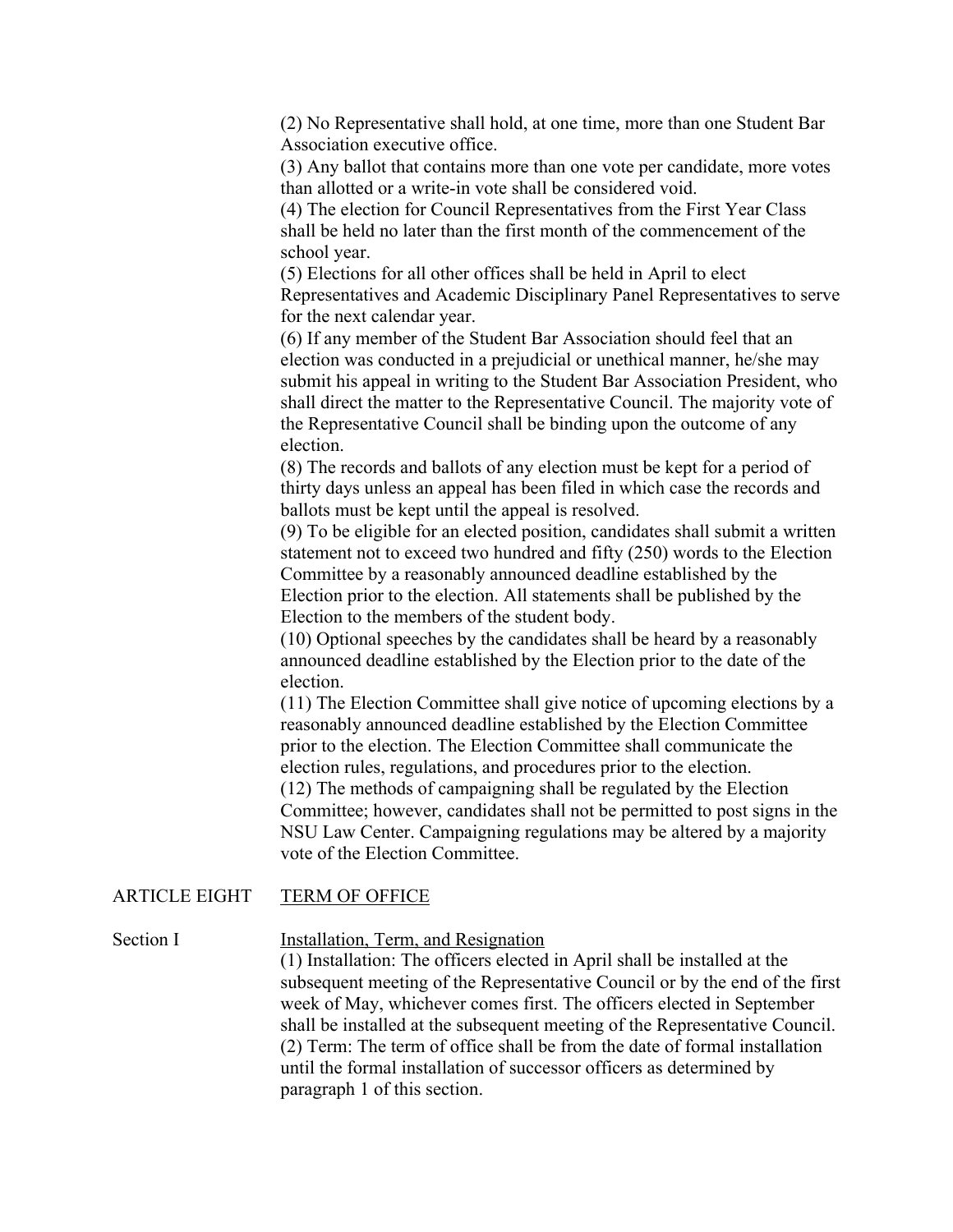|             | (3) Resignation: Any Representative who cannot fulfill his duties may<br>resign. Any Representative who loses his membership in the Student Bar<br>Association due to graduation, transfer, leave of absence, or other reason<br>is deemed to have resigned office.                                                                                                                                                                                                                                                                                                                                                                                                                                                                                                                                                                                                                                                                                                                                                                                                                                                                                                                                                                                                                                                                                                                                                                                                       |
|-------------|---------------------------------------------------------------------------------------------------------------------------------------------------------------------------------------------------------------------------------------------------------------------------------------------------------------------------------------------------------------------------------------------------------------------------------------------------------------------------------------------------------------------------------------------------------------------------------------------------------------------------------------------------------------------------------------------------------------------------------------------------------------------------------------------------------------------------------------------------------------------------------------------------------------------------------------------------------------------------------------------------------------------------------------------------------------------------------------------------------------------------------------------------------------------------------------------------------------------------------------------------------------------------------------------------------------------------------------------------------------------------------------------------------------------------------------------------------------------------|
| Section II  | <b>Awards</b><br>(1) Following a completed semester, by a member of SBA, each member<br>shall receive an award reflective of their position as a general<br>representative or an Executive Board member.<br>(2) Executive Board members, limited to President, Vice President,<br>Treasurer, Secretary, shall be awarded \$750 after a completed semester in<br>their respective position on SBA. General representatives shall be awarded<br>\$350 after a completed semester in their respective position on SBA.<br>a. An SBA member who resigns, does not maintain academic good<br>standing, or otherwise does not fully complete a semester as an<br>SBA member, shall forfeit their right to an award for their<br>respective position for that semester, barring any extenuating<br>circumstances.<br>b. In the event an SBA member claims extenuating circumstances,<br>the award for that member shall not be disbursed until the member<br>provides sufficient evidence to the SBA Executive Board, and the<br>extenuating circumstance is approved by the SBA Executive Board<br>and SBA Faculty Advisor.                                                                                                                                                                                                                                                                                                                                                     |
| Section III | Vacancies<br>(1) Any vacancies on SBA, ADP, or Election Committee occurring after<br>the Fall election shall be filled with a special election to be held no later<br>than one month following the effective date of the vacancy. If the vacancy<br>occurs within one month prior to the scheduled Winter elections, the<br>President, subject to the advice and consent of the Representative Council,<br>shall appoint a member of the Student Bar Association in good standing to<br>fill such vacancy until the scheduled election takes place.<br>(2) Any vacancies occurring after the Winter election shall be filled in a<br>special election, to be held concurrently with the Fall election.<br>(3) Any vacancy on the Executive Board shall be filled with a duly noticed<br>election, except if<br>(a) only one Representative desires the vacant position, and/or<br>(b) the vacancy arises when a duly noticed election will be<br>unreasonable.<br>$(4)$ In the event the exceptions to subsection $(3)$ apply, the President, or<br>acting President, shall make a recommendation to the Council and the<br>Council shall approve or deny the recommendation<br>(5) The following provision will be implemented during the 2021-2022<br>school year in light of unforeseen circumstances resulting from the<br>COVID-19 pandemic and shall be included only for the 2021 SBA<br>Constitution, to be later either removed or addressed based on continuing |